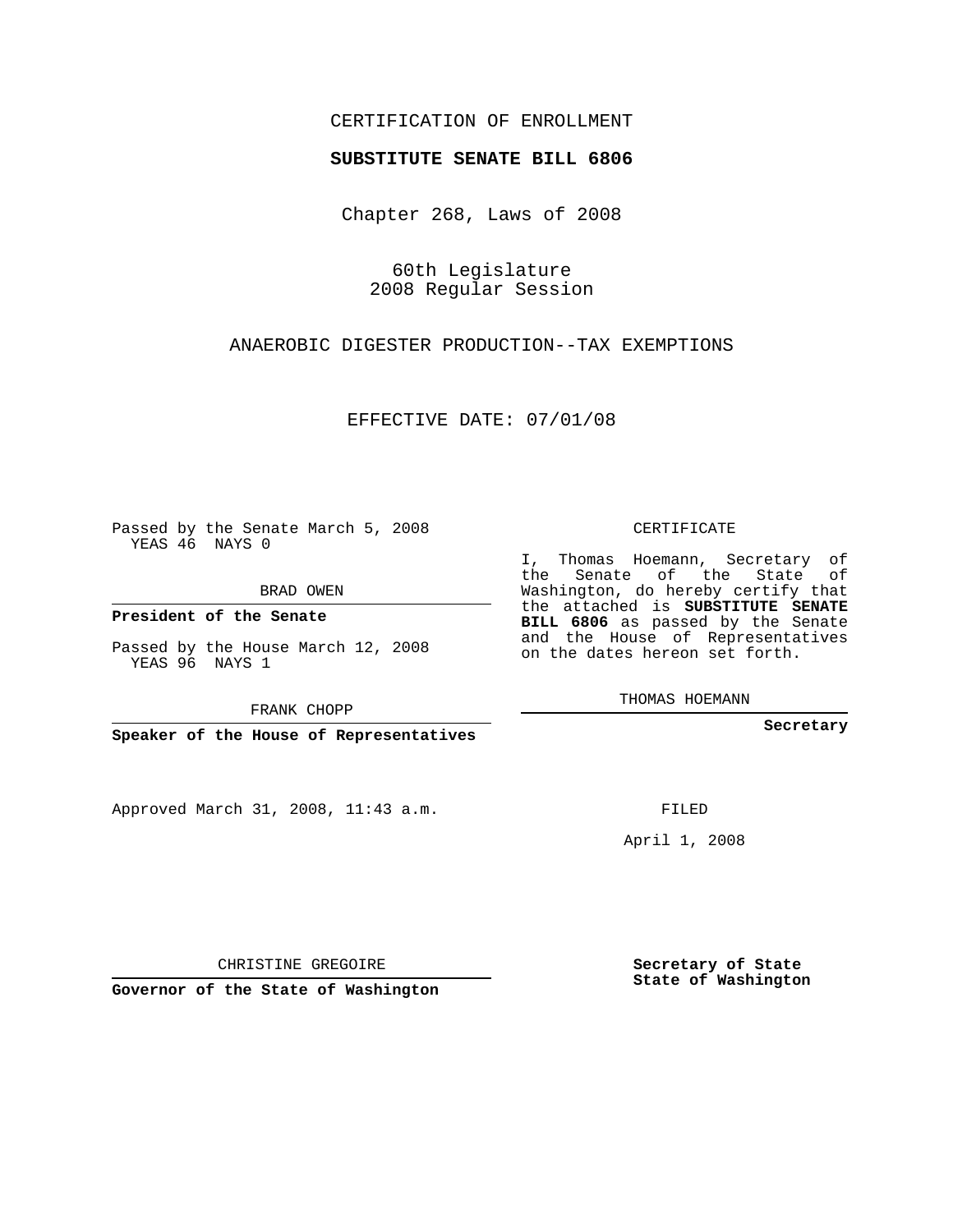# **SUBSTITUTE SENATE BILL 6806** \_\_\_\_\_\_\_\_\_\_\_\_\_\_\_\_\_\_\_\_\_\_\_\_\_\_\_\_\_\_\_\_\_\_\_\_\_\_\_\_\_\_\_\_\_

\_\_\_\_\_\_\_\_\_\_\_\_\_\_\_\_\_\_\_\_\_\_\_\_\_\_\_\_\_\_\_\_\_\_\_\_\_\_\_\_\_\_\_\_\_

Passed Legislature - 2008 Regular Session

### **State of Washington 60th Legislature 2008 Regular Session**

**By** Senate Agriculture & Rural Economic Development (originally sponsored by Senators Haugen, Rasmussen, and Shin)

READ FIRST TIME 02/08/08.

 AN ACT Relating to property and leasehold excise tax exemptions for anaerobic digester production; amending RCW 84.36.635; reenacting and amending RCW 82.29A.135; and providing an effective date.

BE IT ENACTED BY THE LEGISLATURE OF THE STATE OF WASHINGTON:

 **Sec. 1.** RCW 84.36.635 and 2003 c 261 s 9 are each amended to read as follows:

(1) For the purposes of this section:

 (a) "Alcohol fuel" means any alcohol made from a product other than petroleum or natural gas, which is used alone or in combination with gasoline or other petroleum products for use as a fuel for motor vehicles, farm implements, and machines or implements of husbandry.

 (b) "Anaerobic digester" has the same meaning as provided in RCW 82.08.900.

 (c) "Biodiesel feedstock" means oil that is produced from an agricultural crop for the sole purpose of ultimately producing biodiesel fuel.

17 ( $(\langle e \rangle)$ ) (d) "Biodiesel fuel" means a mono alkyl ester of long chain fatty acids derived from vegetable oils or animal fats for use in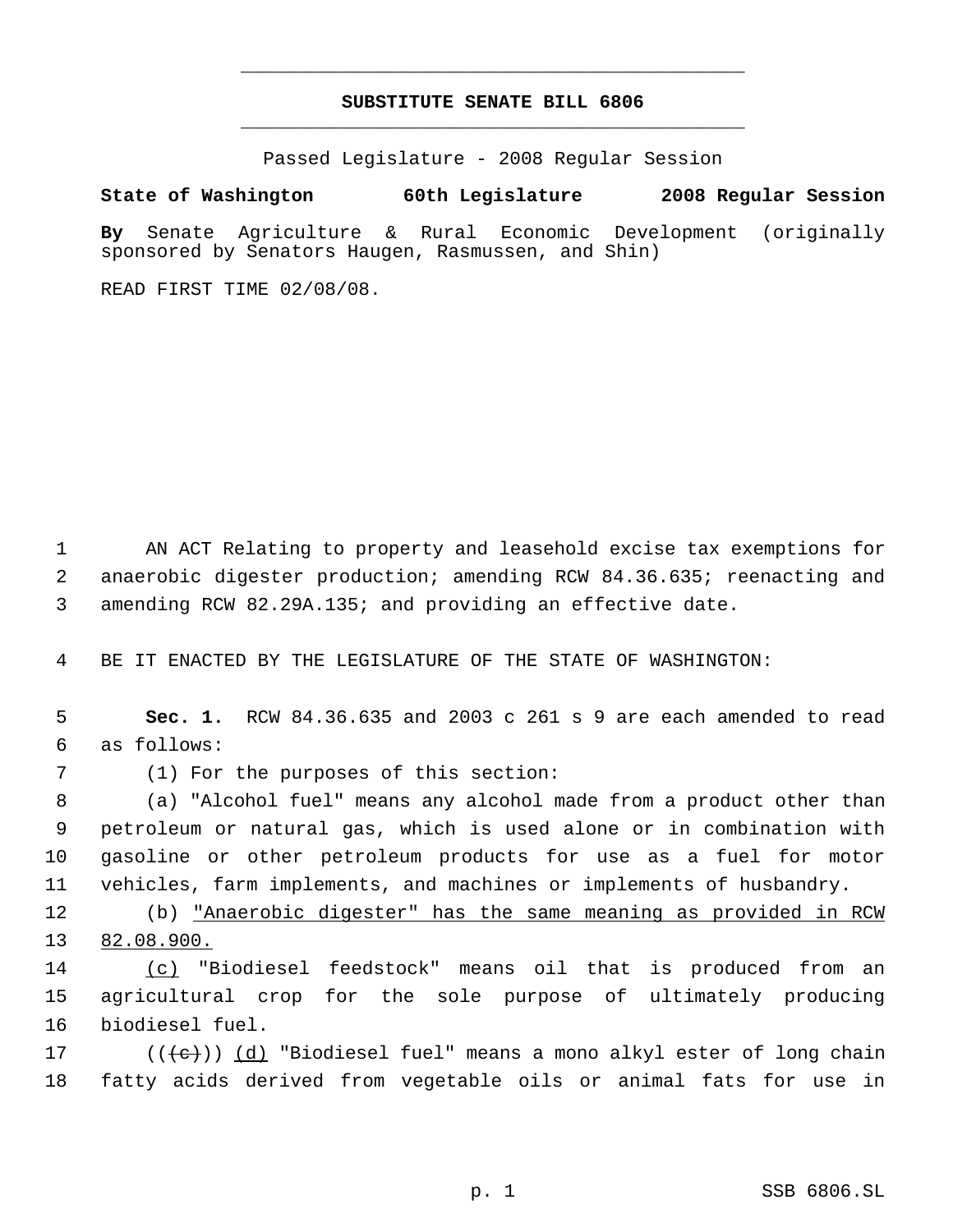compression-ignition engines and that meets the requirements of the American society of testing and materials specification D 6751 in effect as of January 1, 2003.

 (2)(a) All buildings, machinery, equipment, and other personal 5 property which  $((\frac{1}{15}))$  are used primarily for the manufacturing of 6 alcohol fuel, biodiesel fuel,  $((\theta \cdot \hat{r}))$  biodiesel feedstock, or the 7 operation of an anaerobic digester, the land upon which this property is located, and land that is reasonably necessary in the manufacturing 9 of alcohol fuel, biodiesel fuel, ((or)) biodiesel feedstock, or the 10 operation of an anaerobic digester, but not land necessary for growing of crops, which together comprise a new manufacturing facility or an addition to an existing manufacturing facility, are exempt from property taxation for the six assessment years following the date on which the facility or the addition to the existing facility becomes operational.

 (b) For manufacturing facilities which produce products in addition to alcohol fuel, biodiesel fuel, or biodiesel feedstock, the amount of the property tax exemption shall be based upon the annual percentage of the total value of all products manufactured that is the value of the alcohol fuel, biodiesel fuel, and biodiesel feedstock manufactured.

 (3) Claims for exemptions authorized by this section shall be filed with the county assessor on forms prescribed by the department of revenue and furnished by the assessor. Once filed, the exemption is valid for six years and shall not be renewed. The assessor shall verify and approve claims as the assessor determines to be justified and in accordance with this section. No claims may be filed after 27 December 31, 2009, except for claims for anaerobic digesters, which may be filed no later than December 31, 2012.

 The department of revenue may promulgate such rules, pursuant to chapter 34.05 RCW, as necessary to properly administer this section.

 **Sec. 2.** RCW 82.29A.135 and 2003 c 339 s 10 and 2003 c 261 s 10 are each reenacted and amended to read as follows:

(1) For the purposes of this section:

 (a) "Alcohol fuel" means any alcohol made from a product other than petroleum or natural gas, which is used alone or in combination with gasoline or other petroleum products for use as a fuel for motor vehicles, farm implements, and machines or implements of husbandry.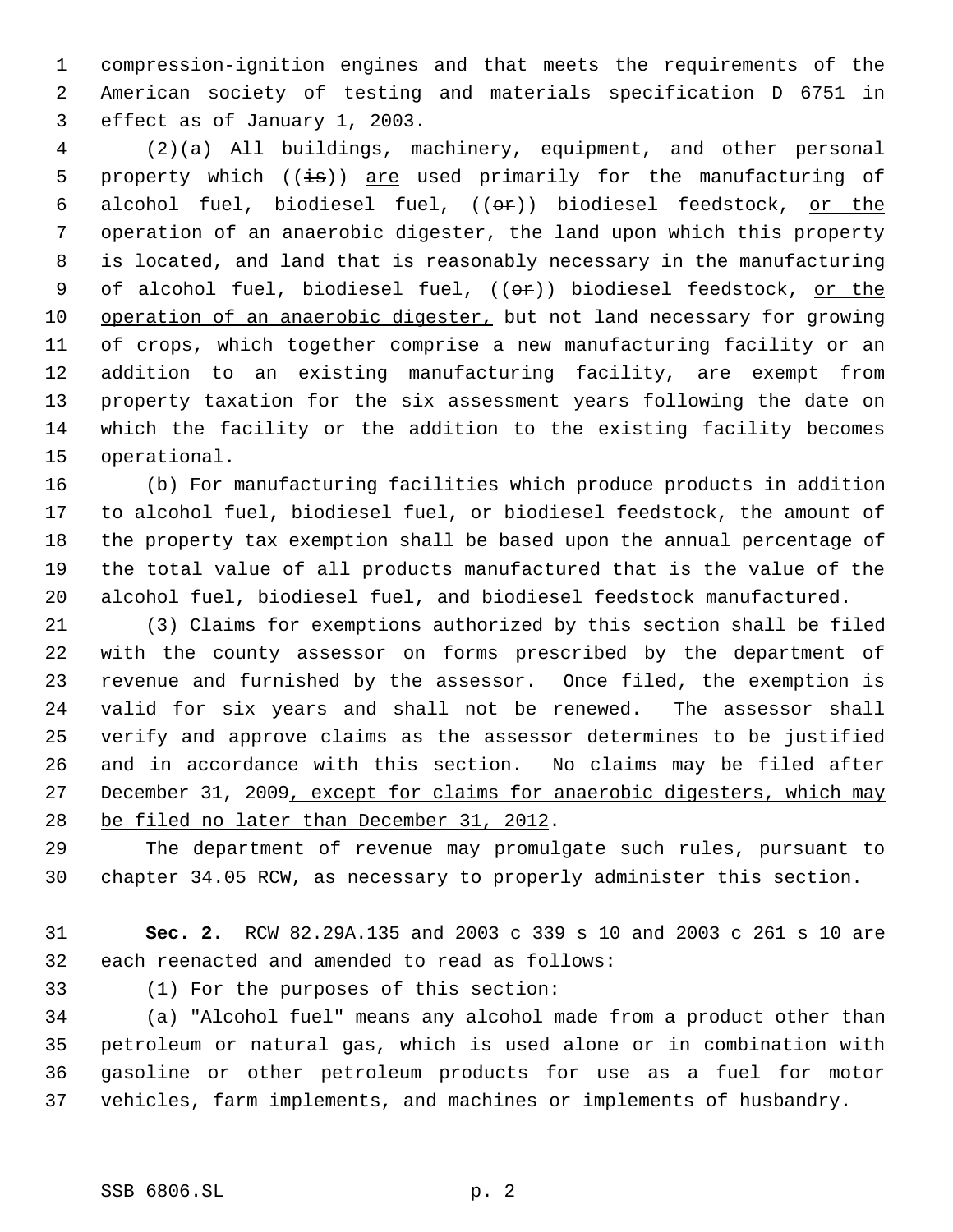(b) "Anaerobic digester" has the same meaning as provided in RCW 82.08.900.

 (c) "Biodiesel feedstock" means oil that is produced from an agricultural crop for the sole purpose of ultimately producing biodiesel fuel.

6 ( $(\langle e \rangle)$ ) (d) "Biodiesel fuel" means a mono alkyl ester of long chain fatty acids derived from vegetable oils or animal fats for use in compression-ignition engines and that meets the requirements of the American society of testing and materials specification D 6751 in effect as of January 1, 2003.

 $((\{d\})$  (e) "Wood biomass fuel" means a pyrolytic liquid fuel or synthesis gas-derived liquid fuel, used in internal combustion engines, and produced from wood, forest, or field residue, or dedicated energy crops that do not include wood pieces that have been treated with chemical preservatives such as creosote, pentachlorophenol, or copper-chroma-arsenic.

 (2)(a) All leasehold interests in buildings, machinery, equipment, 18 and other personal property which  $((\frac{1}{18}))$  are used primarily for the manufacturing of alcohol fuel, wood biomass fuel, biodiesel fuel,  $((\sigma \cdot \dot{\sigma}))$  biodiesel feedstock, or the operation of an anaerobic digester, the land upon which this property is located, and land that is reasonably necessary in the manufacturing of alcohol fuel, wood biomass 23 fuel, biodiesel fuel, ((or)) biodiesel feedstock, or the operation of 24 an anaerobic digester, but not land necessary for growing of crops, which together comprise a new manufacturing facility or an addition to an existing manufacturing facility, are exempt from leasehold taxes for a period of six years from the date on which the facility or the addition to the existing facility becomes operational.

 (b) For manufacturing facilities which produce products in addition to alcohol fuel, wood biomass fuel, biodiesel fuel, or biodiesel feedstock, the amount of the leasehold tax exemption shall be based upon the annual percentage of the total value of all products manufactured that is the value of the alcohol fuel, wood biomass fuel, biodiesel fuel, and biodiesel feedstock manufactured.

 (3) Claims for exemptions authorized by this section shall be filed with the department of revenue on forms prescribed by the department of revenue and furnished by the department of revenue. Once filed, the exemption is valid for six years and shall not be renewed. The